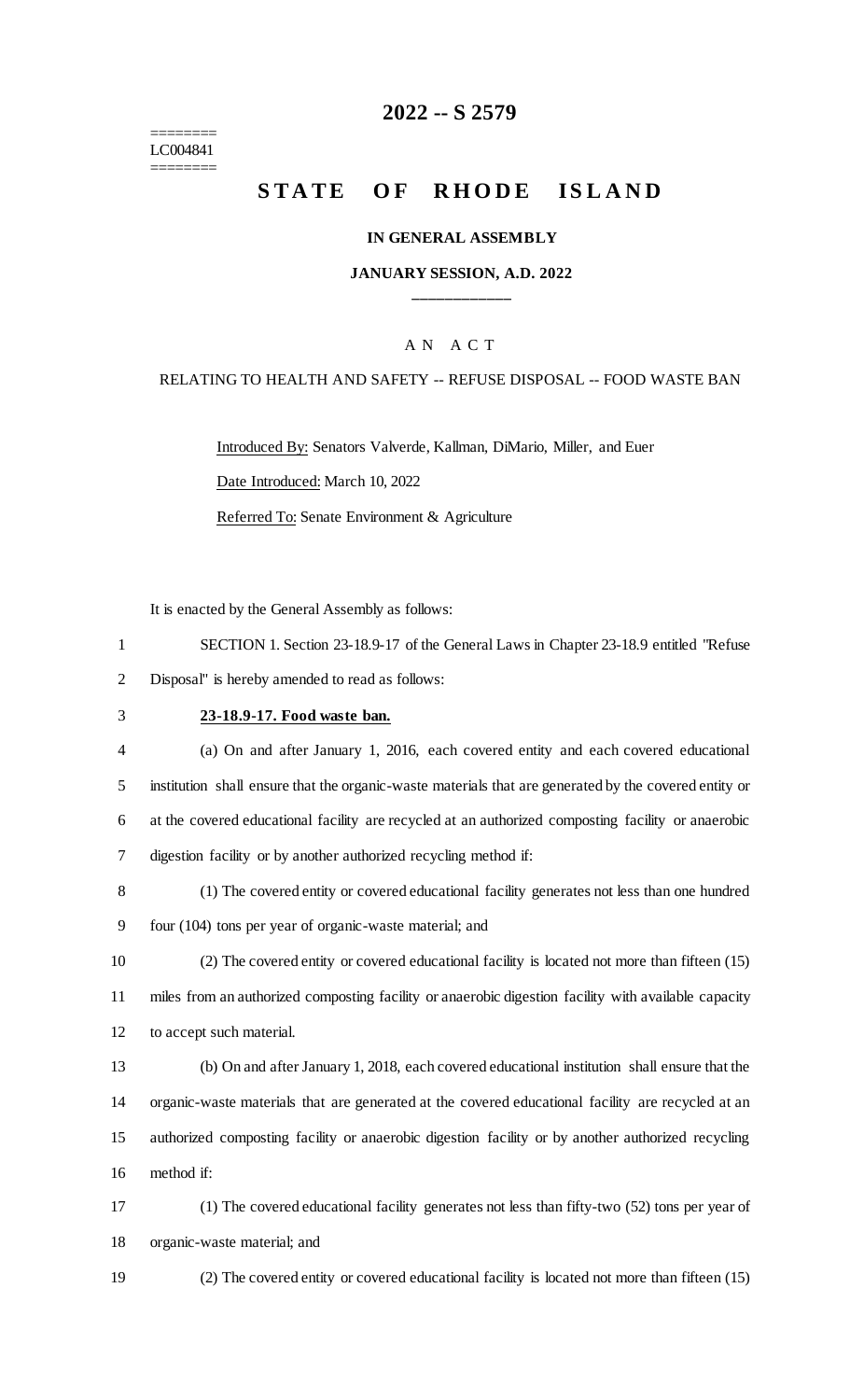miles from an authorized composting facility or anaerobic digestion facility with available capacity to accept such material.

 (c) The director shall grant a waiver of the requirements of subsections (a) and (b) upon a showing that the tipping fee charged by the Rhode Island resource recovery corporation for non- contract commercial sector waste is less than the fee charged for organic-waste material by each composting facility or anaerobic digestion facility located within fifteen (15) miles of the covered entity's location.

 (d) On and after January 1, 2023, each educational entity (as defined in § 16-110-1) shall ensure that the organic-waste materials that are generated by the educational entity are recycled at an authorized composting facility or anaerobic digestion facility or by another authorized recycling method if:

 (1) The educational entity generates not less than thirty (30) tons per year of organic-waste material; and

 (2) The educational entity is located not more than fifteen (15) miles from an authorized composting facility or anaerobic digestion facility with available capacity to accept such material.

(e) On and after January 1, 2023, each covered entity shall ensure that the organic-waste

materials that are generated by the covered entity are recycled at an authorized composting facility

- or anaerobic digestion facility or by another authorized recycling method if:
- (1) The covered entity generates not less than fifty-two (52) tons per year of organic-waste material; and
- (2) The covered entity is located not more than thirty (30) miles from an authorized
- composting facility or anaerobic digestion facility with available capacity to accept such material.
- (f) On and after January 1, 2024, each covered entity shall ensure that the organic-waste

24 materials that are generated by the covered entity are recycled at an authorized composting facility

- or anaerobic digestion facility or by another authorized recycling method if:
- 26 (1) The covered entity generates not less than twenty-six (26) tons per year of organic-waste material; and
- (2) The covered entity is located not more than thirty (30) miles from an authorized composting facility or anaerobic digestion facility with available capacity to accept such material. SECTION 2. This act shall take effect upon passage.
	- ======== LC004841

========